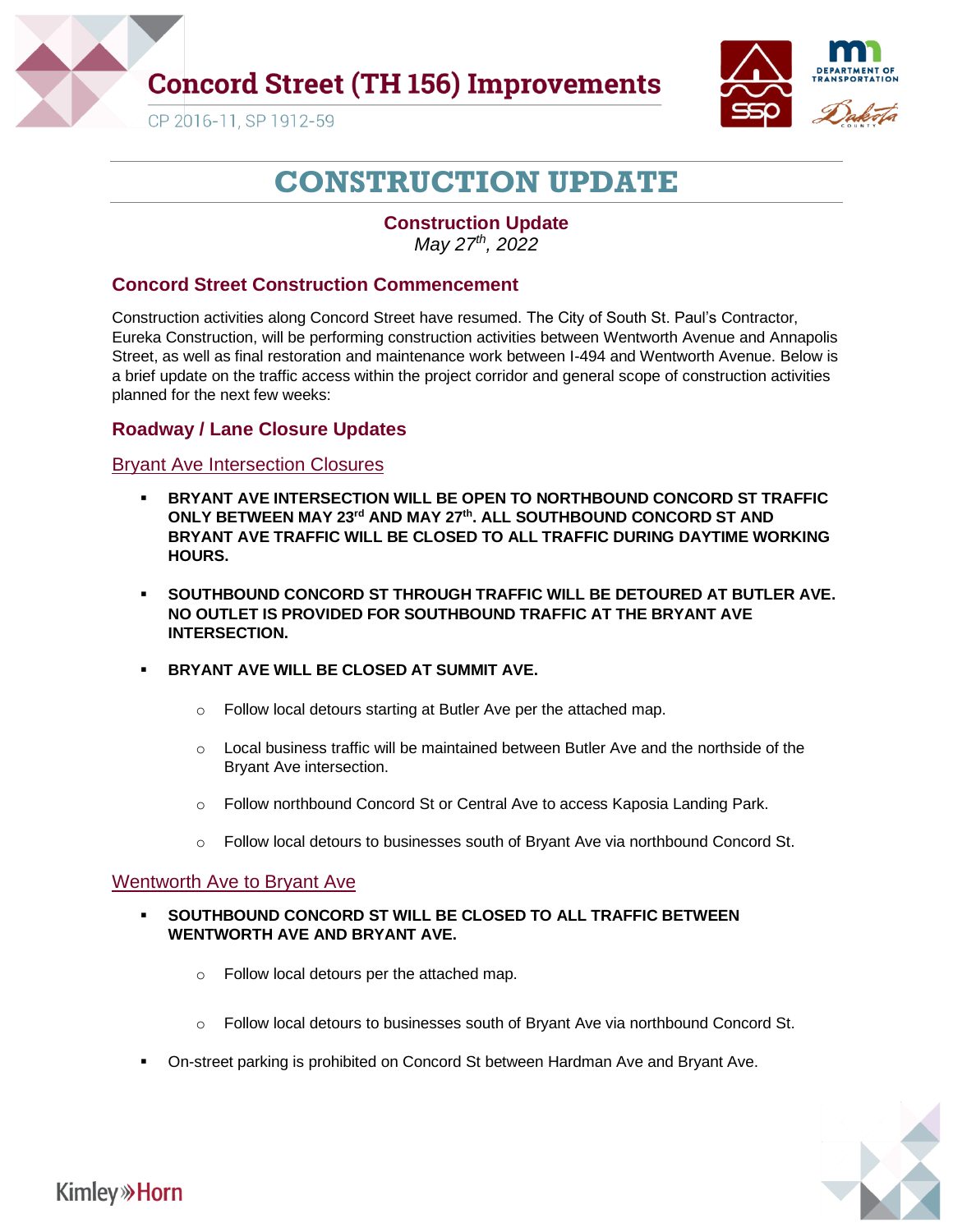

# **Concord Street (TH 156) Improvements**



CP 2016-11, SP 1912-59

### **Construction Activities**

### **Miscellaneous Work**

**■** Installation of landscaping between Bridgepoint Ave and Wentworth Ave.

## **Phase 2 (Hardman Ave to South of Fury Motors between Wentworth Ave and Bryant Ave)**

- **EXECTE Installation of concrete walk and concrete boulevard along west side of street.**
- Construction of west side of Concord St anticipated to be complete by May 31<sup>st</sup>.
- Construction of east side of Concord St, from Wentworth Ave to Fury Motors to the north, is anticipated to begin May 31<sup>st</sup>.

### **Phase 3 (South of Fury Motors between Wentworth Ave and Bryant Ave to Bryant Ave)**

- **Construction of pre-cast large modular block retaining wall adjacent to Fury Motors lot.**
- **■** Utility installation within the Bryant Ave intersection. Work is expected to occur from May 23<sup>rd</sup> to May 27<sup>th</sup>.

Completion of the entire project is scheduled for June 2023 or until all work has been approved by the City. The Contractor may still be performing work activities anywhere within the project corridor up until project completion.

Please Contact Sue Polka, City of South St. Paul City Engineer at [spolka@southstpaul.org](mailto:spolka@southstpaul.org) or 651-554-3214 if you have any additional questions regarding the project.